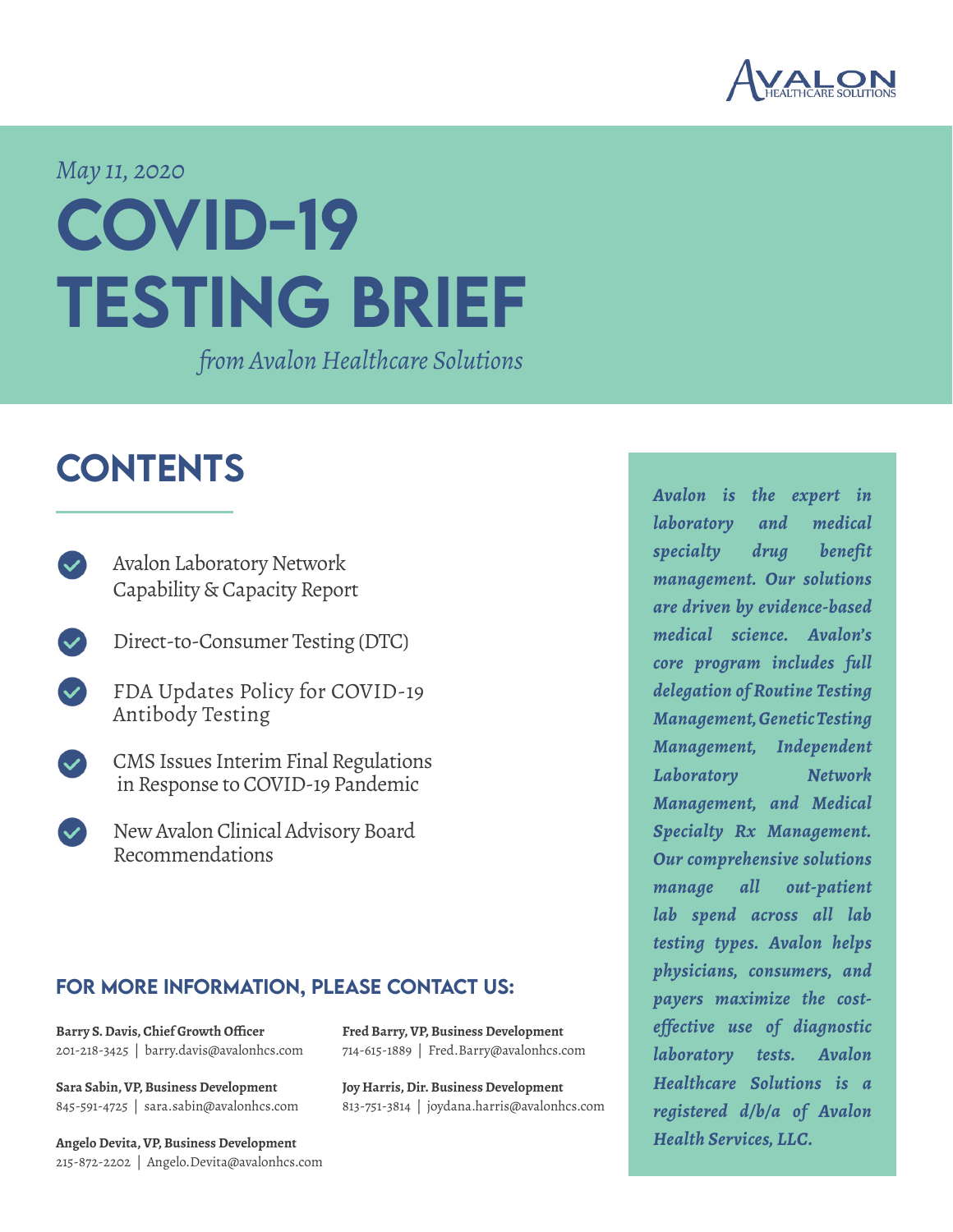## <span id="page-1-0"></span>Avalon Laboratory Network Capability & Capacity Report

The laboratories with RT-PCR capability and associated capacities have stabilized with a total daily capacity of over 200,000 tests/ day. However, Avalon can muster

additional RT-PCR testing volume within its managed network as a response to organized collection efforts in which volume estimates are available. With respect to further discussed in this bulletin.

COVID-19 antibody testing, Avalon wishes to remind our readers that the utility of this testing is extremely limited. This issue will be

| <b>LAB</b>                             | <b>HEALTHPLAN</b> | <b>RT-PCR</b><br>Y/N | <b>MULTI</b><br><b>PLAT-</b><br><b>FORMS?</b> | CAPA-<br><b>CITY</b><br>(PER<br>DAY) | <b>TURN-</b><br><b>AROUND</b><br><b>TIME</b> | <b>ANTIBODY</b><br><b>TESTING</b><br>Y/N | <b>METHODOLOGY</b>          | <b>CAPA-</b><br><b>CITY</b><br>(PER DAY) | <b>TURN-</b><br><b>AROUND</b><br><b>TIME</b> |
|----------------------------------------|-------------------|----------------------|-----------------------------------------------|--------------------------------------|----------------------------------------------|------------------------------------------|-----------------------------|------------------------------------------|----------------------------------------------|
| LabCorp                                | SC, NC            | Y                    | Y                                             | 65,000                               | 1-2 days                                     | $\mathbf Y$                              | Elisa &<br>Chemiluminscence | 100,000                                  | 1-3 days                                     |
| Quest                                  | SC, NC, CBC, VT   | Y                    | Y                                             | 50,000                               | 1-2 days                                     | Y                                        | Elisa &<br>Chemiluminscence | 150,000                                  | 1-2 days                                     |
| BioReference                           | SC, NC, CBC, VT   | Y                    | Y                                             | 30,000                               | 1-2 days                                     | $\mathbf Y$                              | Chemiluminscence            | TBD                                      | 3 days                                       |
| Sonic CPL (Clinical<br>Pathology Lab)  | SC                | Y                    | Y                                             | 20,000                               | 1-3 days                                     | Y                                        | Elisa                       | 100,000                                  | 24 hrs                                       |
| Mako Medical Lab                       | SC, NC            | Y                    | Y                                             | 12,000                               | 1-3 days                                     | $\mathbf Y$                              | Elisa &<br>Chemiluminscence | 11,000                                   | 1 day                                        |
| Premier Medical Lab                    | SC                | Y                    | Y                                             | 10,000                               | 1-3 days                                     | Y                                        | Elisa                       | 6,000                                    | 1-2 days                                     |
| Eurofins-Diatherix**                   | SC, NC, CBC, VT   | Y                    | N                                             | 5,000                                | 1-2 days                                     | Y                                        | Chemiluminscence            | 5,000                                    | 2-4 days                                     |
| <b>MDL</b> (Medical<br>Diagnostic Lab) | SC, NC, CBC, VT   | Y                    | N                                             | 5,000                                | 1-3 days                                     | Y                                        | Elisa                       | 500                                      | 1-3 days                                     |
| Neogenomics                            | SC, NC, CBC, VT   | Y                    | Y                                             | 3,400                                | 1-4 days                                     | $\mathbf N$                              |                             | N/A                                      |                                              |
| AIT (American Institute<br>of Tox)     | SC, NC, CBC       | Y                    | Y                                             | 2,600                                | 1-2 days                                     | N                                        |                             | N/A                                      |                                              |
| <b>BAKO</b>                            | SC, NC, CBC, VT   | Y                    | N                                             | 2,500                                | 1-2 days                                     | N                                        |                             | N/A                                      |                                              |
| Precision Genetics                     | SC, NC            | Y                    | N                                             | 2,400                                | 1 day                                        | N                                        |                             | N/A                                      |                                              |
| PathGroup                              | $\rm NC$          | Y                    | $\mathbf Y$                                   | 2,200                                | 1-2 days                                     | $\mathbf Y$                              | Elisa &<br>Chemiluminscence | 500                                      | 1 day                                        |
| LabTech                                | SC, NC            | Y                    | Y                                             | 2,000                                | 1-2 days                                     | $\mathbf Y$                              | Chemiluminscence            | 3,000                                    | 1 day                                        |
| Wake Medical Lab<br>Consultants        | $\rm{NC}$         | Y                    | Y                                             | 1,000                                | 1 day                                        | ${\rm N}$                                |                             | N/A                                      |                                              |
| <b>SMA</b>                             | CBC               | Y                    | Y                                             | 500                                  | 1 day                                        | ${\rm N}$                                |                             | N/A                                      |                                              |
| Inform Diagnostics                     | SC, NC, CBC, VT   | $\mathbf Y$          | N                                             | 200                                  | 1-2 days                                     | ${\rm N}$                                |                             | N/A                                      |                                              |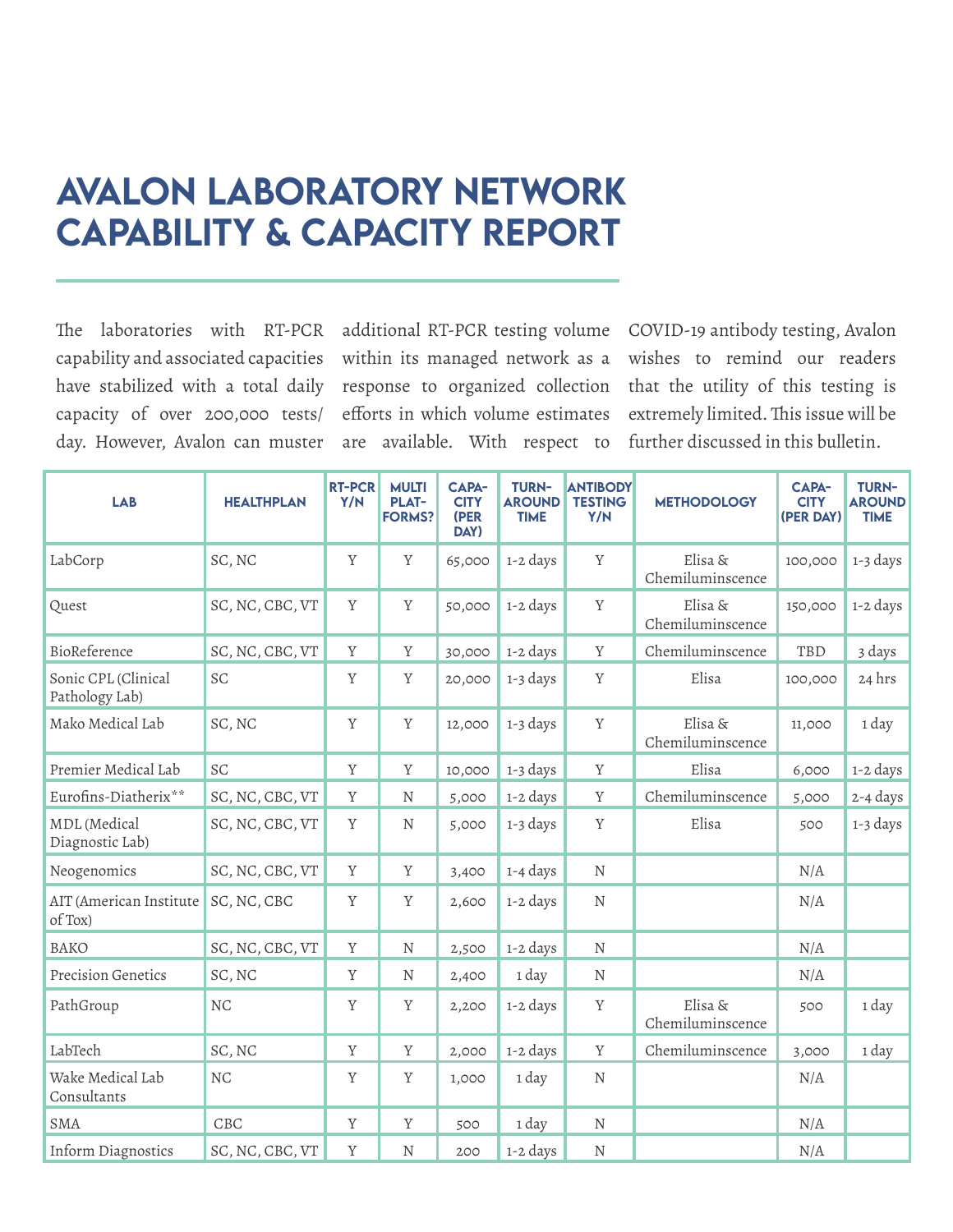# <span id="page-2-0"></span>DIRECT-TO-CONSUMER TESTING (DTC)

The offering of DTC testing for COVID-19 by LabCorp and Quest Diagnostics has resulted in many questions about the veracity of this testing access modality.



It is important to note that DTC testing is not a new marketing tool for laboratories and is allowed in many states. Enclosed with this section are some links to regulatory references.

The following are additional considerations:



*• Some states allow limited DTC testing without a physician order*

*• DTC was originally not intended to be offered as a procedure to be claimed as a medical benefit. The assumption is that the consumer assumes full responsibility for this individually requested testing event.*

*• Given the regulatory environment associated with COVID-19 testing, it is prudent to observe for abuse of this marketing method by labs.*

*• It may be necessary to determine specific policies and contract language that addresses DTC testing in specific.*

#### **REGULATORY REFERENCE** website links

F[DA Direct-to-Consumer](https://www.fda.gov/medical-devices/vitro-diagnostics/direct-consumer-tests)  [Test Site](https://www.fda.gov/medical-devices/vitro-diagnostics/direct-consumer-tests)

[Visit Site](https://www.fda.gov/medical-devices/vitro-diagnostics/direct-consumer-tests)

[Direct Access Testing \(DAT\)](https://www.cms.gov/Regulations-and-Guidance/Legislation/CLIA/Downloads/directaccesstesting.pdf)  [& the Clinical Laboratory](https://www.cms.gov/Regulations-and-Guidance/Legislation/CLIA/Downloads/directaccesstesting.pdf)  [Improvement Amendments](https://www.cms.gov/Regulations-and-Guidance/Legislation/CLIA/Downloads/directaccesstesting.pdf)  [\(CLIA\) Regulations](https://www.cms.gov/Regulations-and-Guidance/Legislation/CLIA/Downloads/directaccesstesting.pdf)

[Visit Site](https://www.cms.gov/Regulations-and-Guidance/Legislation/CLIA/Downloads/directaccesstesting.pdf)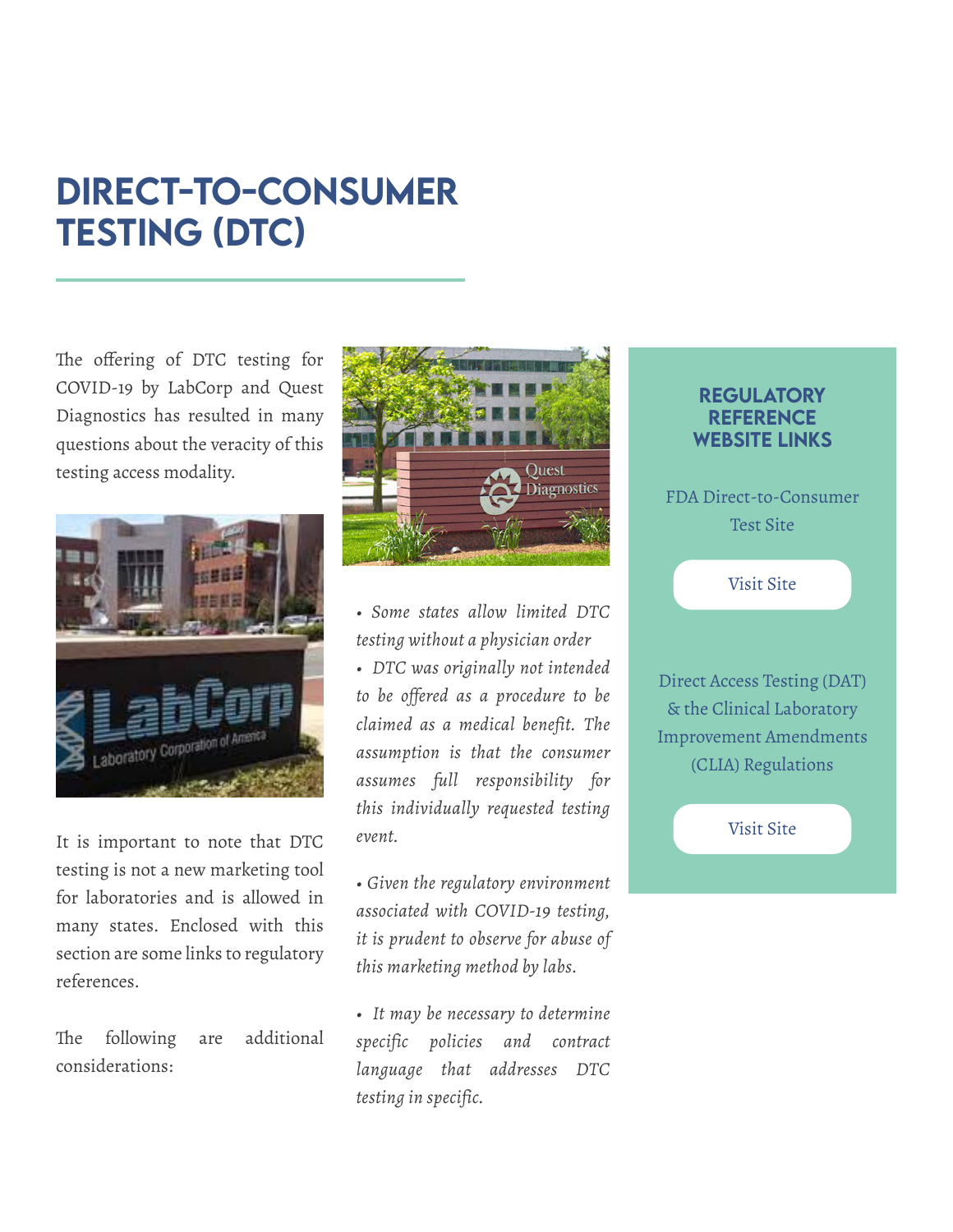# <span id="page-3-0"></span>FDA Updates Policy for COVID-19 Antibody Testing



As of the May 4, 2020, policy, manufacturers who have validated their test and notified the FDA that the test has been validated have 10 business days (from the date of the notification or the date of this policy, whichever is later) to prepare and submit an EUA.

During this 10-day period and EUA review period, the test may stay on the market as long as the following information related to the intended use of the test is included on product packaging, labeling and the manufacturer's website:

*• This test has not been reviewed by the FDA.*

*• Negative results do not rule out SARS-CoV-2 infection, particularly in those who have been in contact with the virus. Follow-up testing with a molecular diagnostic should be considered to rule out infection in these individuals.*

*• Results from antibody testing should not be used as the sole basis to diagnose or exclude SARS-CoV-2 infection or to inform infection status.*

*• Positive results may be due to past or present infection with non-SARS-CoV-2 coronavirus strains, such as coronavirus HKU1, NL63, OC43 or 229E.*



The agency has further provided sensitivity and specificity recommendations for serology testing. Clinical agreement data should be provided demonstrating a minimum overall 90 percent positive agreement and overall 95 percent negative agreement. For tests that report specifically IgM and IgG results, a minimum positive percent agreement for IgM of 70 percent and a minimum positive percent agreement for IgG of 90 percent is required, the template states.

It should be noted that highcomplexity laboratories (CLIA certification) can still perform their own validation and provide notification to the FDA under the revised policy, following labeling recommendations described in the March 16 policy, and developers of LDTs are still encouraged to seek authorization through an EUA.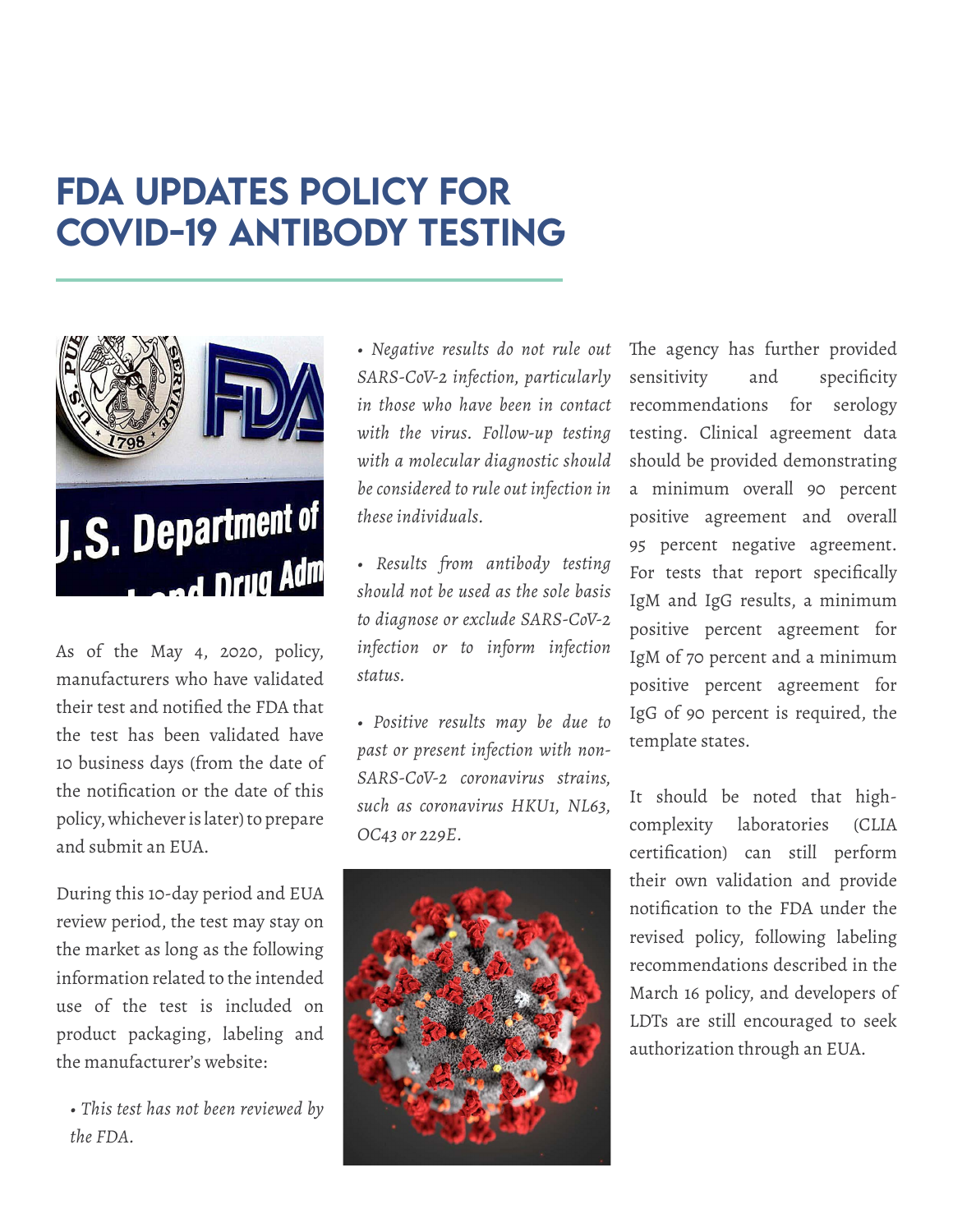### <span id="page-4-0"></span>CMS Issues Interim Final Regulations in Response to COVID-19 Pandemic



Last week the Centers for Medicare and Medicaid Services ("CMS") issued interim final regulations with comment period (the "IFR") that affects a broad cross-section of the American health care industry. The IFR, which is available **[online](https://www.cms.gov/files/document/covid-medicare-and-medicaid-ifc2.pdf),**  implements several waivers and needed flexibilities during the COVID-19 pandemic.

Although this bulletin does not attempt to summarize the entire IFR, your team at Avalon has identified the following IFR provisions that we believe will be of interest to our clients. *Please note: the IFR is open for public comments for 60 days following its publication in the Federal Register.*

#### SCOPE OF PRACTICE

Allows providers to practice at "the top of their license" during the pandemic: Medicare will now cover diagnostic tests that are supervised by physician assistants, nurse practitioners, and certain others, so long as their state licenses permit as such.

### MODIFIED REQUIREMENTS FOR ORDERING COVID-19 DIAGNOSTIC TESTS

Prior to the IFR, Medicare covered diagnostic laboratory tests such as the COVID-19 tests only when ordered by a physician or other appropriate practitioner who is treating the beneficiary, and who uses the results of the test in managing the patient's specific



medical condition. The IFR lifts the aforementioned physician order requirement. Of note, CMS stated the following:

*… we are amending our regulation at § 410.32(a) to remove the requirement that certain diagnostic tests are covered only based on the order of a treating physician or NPP. Under this interim policy, during the COVID-19 PHE, COVID-19 tests may be covered when ordered by any healthcare professional authorized to do so under state law.* 

*Additionally, because the symptoms for influenza and COVID-19 might present in the same way, during the COVID-19 PHE, we are also removing the same ordering requirements for a diagnostic laboratory test for influenza virus and respiratory syncytial virus, a type of common respiratory virus. CMS will make a list of diagnostic laboratory tests for which we are removing the ordering requirements publicly available. We are removing the treating physician*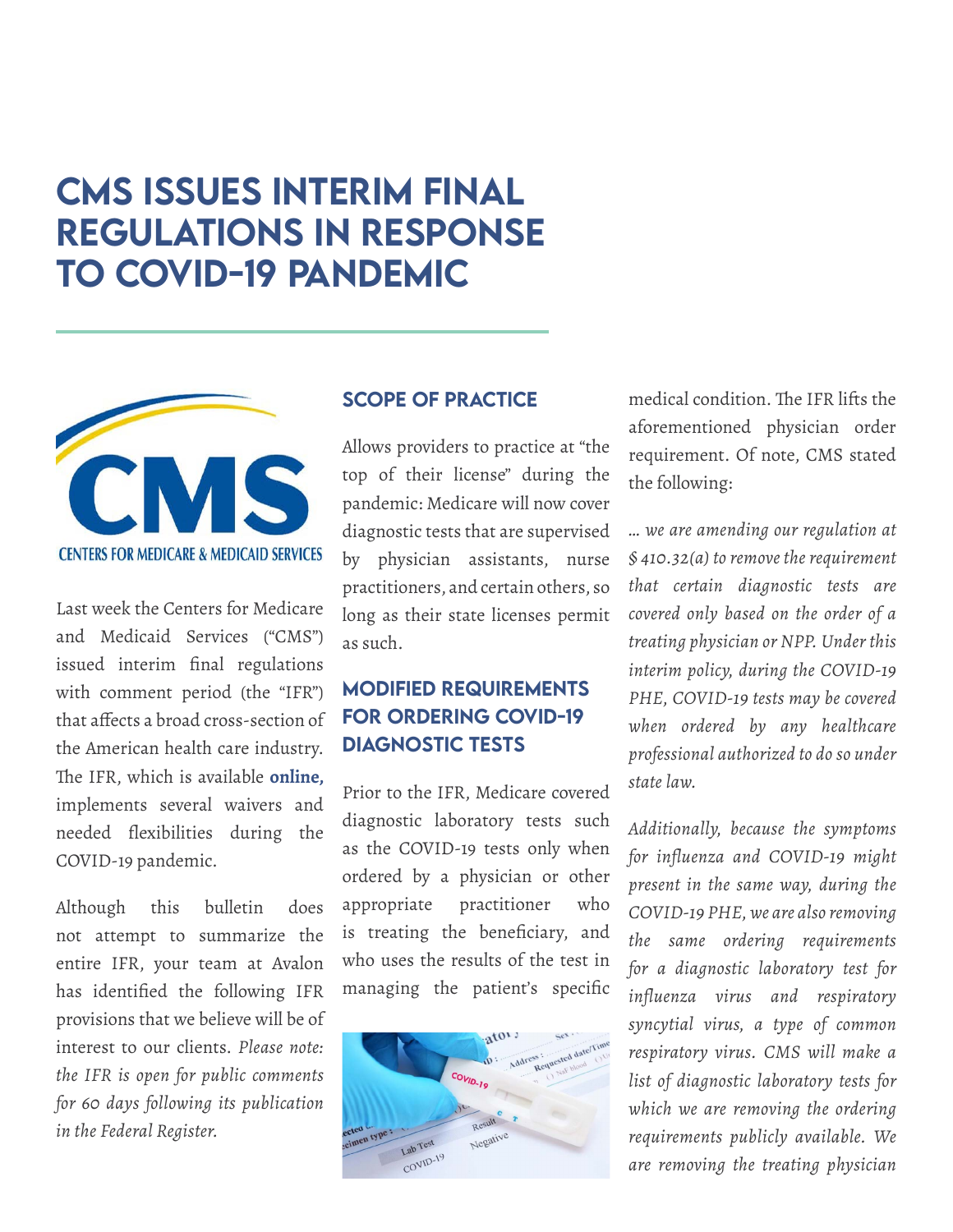*or NPP ordering requirement for these additional diagnostic laboratory tests only when they are furnished in conjunction with a COVID-19 diagnostic laboratory test as medically necessary in the course of establishing or ruling out a COVID-19 diagnosis or of identifying patients with an adaptive immune response to SARS-CoV-2 indicating recent or prior infection…* 

*...we are amending our regulation at § 410.32(a) to remove the requirement that certain diagnostic tests are covered only based on the order of a treating physician or NPP. Under this interim policy, during the COVID-19 PHE, COVID-19 tests may be covered when ordered by any healthcare professional authorized to do so under state law.*

*Additionally, because the symptoms for influenza and COVID-19 might present in the same way, during the COVID-19 PHE, we are also removing the same ordering requirements for a diagnostic laboratory test for influenza virus and respiratory syncytial virus, a type of common respiratory virus. CMS will make a list of diagnostic laboratory tests for which we are removing the ordering requirements publicly available.* 

*We are removing the treating physician or NPP ordering requirement for these additional diagnostic laboratory tests only when they are furnished in conjunction with* 

*a COVID-19 diagnostic laboratory test as medically necessary in the course of establishing or ruling out a COVID-19 diagnosis or of identifying patients with an adaptive immune response to SARS-CoV-2 indicating recent or prior infection.* 

### APPLICATION OF CERTAIN NATIONAL COVERAGE DETERMINATIONS AND LOCAL COVERAGE DETERMINATIONS

CMS clarified that to the extent an NCD or LCD (including articles) would otherwise require a faceto-face or in-person encounter or other implied face-to-face services, those requirements would not apply during the COVID-19 pandemic.



Additionally, CMS clarified that it will not enforce certain clinical indications for coverage across respiratory, home anticoagulation management and infusion pump NCDs and LCDs (including articles). Notably, CMS reiterated the ongoing requirement that items and service for which Medicare

reimbursement is sought must be medically necessary:

*Some external stakeholders appear to be misinterpreting statements that CMS made in the March 31st COVID-19 IFC as waiving medical necessity requirements; there are now questions as to whether items and services can be furnished or ordered without reason during the PHE for the COVID-19 pandemic. We note there is nothing in guidance or the March 31st COVID-19 IFC, that could be interpreted to permanently or temporarily waive the reasonable and necessary statutory requirement, which is expressed in section 1862(a) (1)(A) of the Act and cannot be waived under the section 1135 PHE waiver authority.* 

*Except as expressly permitted by statute, we remind physicians, practitioners and suppliers that most items and services must be reasonable and necessary for the diagnosis or treatment of an illness or injury or to improve the functioning of a malformed body member to be paid under Part A or Part B of Title XVIII. Physicians, practitioners, and suppliers are required to continue documenting the medical necessity for all services. Accordingly, the medical record must be sufficient to support payment for the services billed (that is, the services were actually provided, were provided at the level billed, and were medically necessary).*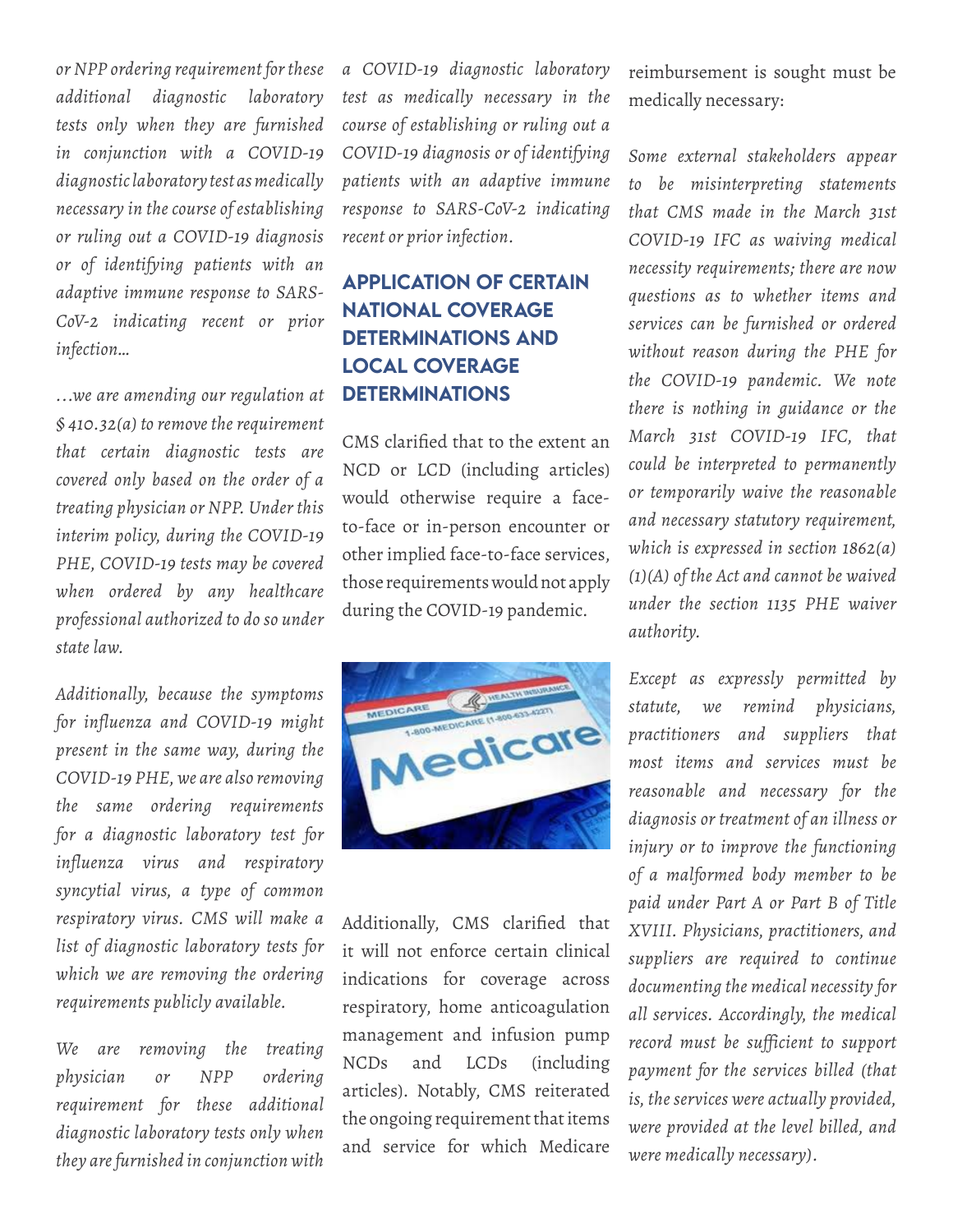

### COVID-19 SEROLOGY **TESTING**

CMS clarified that FDA-authorized COVID-19 serology tests fall under the Medicare benefit category of diagnostic laboratory test, and therefore, are "coverable" by Medicare. The AMA has issued two CPT codes for COVID-19 antibody testing; 86328 and 86769.

### PAYMENT FOR COVID-19 SPECIMEN COLLECTION TO PHYSICIANS, NON-PHYSICIAN PRACTITIONERS, AND HOSPITALS

CMS clarified that "physicians and NPPs' may use CPT code 99211 to

bill for services furnished incident to their professional services, for both new and established patients, when clinical staff assess symptoms and collect specimens for purposes of COVID-19 testing." Meanwhile, CMS has created a new code, CPT code C9803 under the outpatient prospective payment system for hospital outpatient departments to bill for a clinic visit dedicated to specimen collection.

# <span id="page-6-0"></span>New Avalon Clinical Advisory Board Recommendations

Recently, Avalon's Clinical Advisory Board (CAB) released COVID-19 Testing in the Outpatient Setting-Avalon Clinical Advisory Board Recommendations containing three general recommendations on testing based on the current scientific literature:

*1. Avalon recommends nucleic acid testing, such as RT-PCR, to identify or diagnose COVID-19.*

*2. Avalon does not recommend host antibody testing to diagnose a current COVID-19 infection, to screen the general population (including people who have no symptoms of a* 



*COVID-19 infection), or to determine the immunity at this time.*

*3. Avalon does not recommend using antigen-detecting rapid diagnostic tests at this time.*

Currently, nucleic acid testing is the only testing that is used to identify or diagnose COVID-19, and it should be used only for this purpose.

#### WHO SHOULD BE TESTED?

The CDC provided some guidance for who should be tested, and it generally includes persons with symptoms, but states and local health departments might have a different guidance. The nucleic acid test will tell if a person has the COVID-19 virus present in their body because it detects the virus itself. If the person was sick but has recovered, then the amount of virus has decreased and can no longer be detected by this test. So, nucleic acid testing cannot be used to determine if a person had COVID-19 and has recovered.